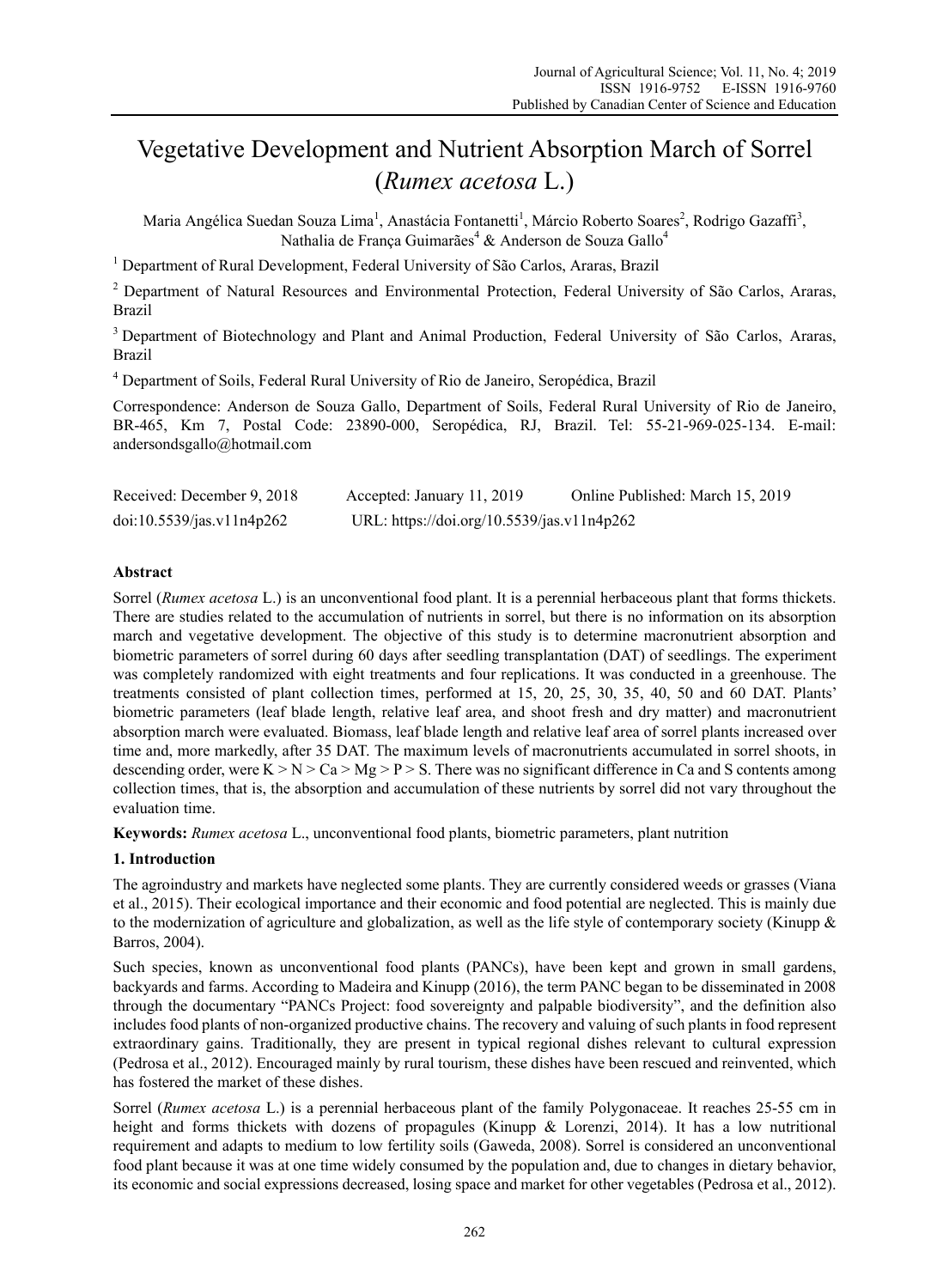This species occurs in wild regions of Europe, Asia and North America. In Brazil, it is cultivated in mild climate regions from Rio Grande do Sul to Minas Gerais (South-Southwest region). Its leaves can be consumed *in natura* or cooked. However, they present a high content of antinutricional factor, calcium oxalato, which limits the consumption by people with renal problems (MAPA, 2010). However, Redzic (2006) reported that this species has some therapeutic properties such as anti-scurvy, anti-diarrhea, anti-inflammatory and anticancer activity. It contains other substances, such as tannins, anthraquinones and flavonoids (Viana et al., 2015). The roots have an antioxidant activity and a mixture of polysaccharides revealed antitumor action in mice (Lee et al., 2005). Despite its importance, there is a lack of information on sorrel. Therefore, further studies on production, cultivation and nutritional properties are needed.

Knowledge on the nutrient absorption march, which is related to the plants' development stage, is of great importance for a rational fertilization strategy. Such knowledge avoids nutrient losses due to volatilization and leaching, and the possibility of contamination of water blade and watercourses. Such studies would allow understanding the moment when each element is more intensely absorbed, indicating the appropriate time for its supply (Fernandes et al., 1975). Absorption and nutrient requirements vary according to the plant's development stage. Nutrient requirements intensify at flowering and fruiting (Kano et al., 2011). In relation to sorrel, there are studies on nutrient accumulation (Silva et al., 2013; Torres, 2014; Viana et al., 2015; Silva et al., 2018). However, there is no information on the absorption march.

Thus, the objective of this study is to determine macronutrient absorption and biometric parameters of sorrel during 60 days after transplantation (DAT) of seedlings grown from seeds.

## **2. Method**

The experiment was conducted in a greenhouse at the Agricultural Sciences Center of the Federal University of São Carlos (UFSCar) in the municipality of Araras, SP (22º18′00″ S, 47º23′03″ W, 611 m altitude), from August to November 2014.

The substratum was Alic Red Latosol (Oxisol) with a clayey texture (LV) (EMBRAPA, 2013). After sieved, the soil was placed in polyethylene pots with a capacity of  $4.5 \text{ dm}^3$ . According to manuals of cultivation of unconventional vegetables (Silveira et al., 2010; Pedrosa et al., 2012), the recommended fertilization for sorrel cultivation should be similar to that used for lettuce. Lettuce fertilization was used as reference in this study. In March 2014 (180 days before transplantation of seedlings to pots), 5.7 g of dolomitic limestone (PRNT =  $85\%$ ) were added to each pot to raise base saturation to 70% according to the recommendation for lettuce (Raij et al., 1997). The soil chemical analysis for fertility purposes was performed after liming following methods described by Raij et al. (2001). The results are pH = 5.2, P (resin) = 2.40 mg dm<sup>-3</sup>, K = 2.9 mmol<sub>c</sub> dm<sup>-3</sup>, Ca = 27 mmol<sub>c</sub> dm<sup>-3</sup>,  $Mg = 12$  mmol<sub>c</sub> dm<sup>-3</sup>, H + Al: 29 mmol<sub>c</sub> dm<sup>-3</sup>, base saturation: 41.4 mmol<sub>c</sub> dm<sup>-3</sup>, cation exchange capacity: 70.4 mmol<sub>c</sub> dm<sup>-3</sup>, and SOM = 9.5 g kg<sup>-1</sup>.

Fifteen days before seedling transplanting, 175 g of tanned bovine manure (70 t ha<sup>-1</sup>) were incorporated into the soil of each pot. The results of chemical analysis of manure (Nogueira & Souza, 2005) were (% dry weight):  $pH =$ 7.7,  $P_2O_5 = 0.30\%$ ,  $C = 9.3\%$ ,  $N = 1.05\%$ ,  $K_2O = 1.75\%$ ,  $CaO = 0.60\%$ ,  $MgO = 0.34\%$ ,  $SO_4 = 0.21\%$ , humidity  $=$ 15.84%, OM = 16.03%, Cu = 11 ppm, Fe = 2,404 ppm, Mn = 84 ppm, and Zn = 13 ppm.

In order to standardize the development of all sorrel seedlings, the planting was done using seeds rather than division of thickets, as this species is commonly propagated. By using division by thickets, there is hardly any standardization in the development of seedlings due to a greater variability in the energy reserve of each propagule. Seeds, obtained from Botanical Interests, Inc. (lot  $\# 3$ ), were sown in 128-cell expanded polystyrene trays using commercial substrate for the production of vegetable seedlings. After five days, seedlings emerged. The results of the chemical analysis of the substrate (Nogueira & Souza, 2005) were pH (CaCl<sub>2</sub>) = 5.5, presine = 102.0 mg dm<sup>-3</sup>.  $OM = 175.0 g dm<sup>-3</sup>, K = 7.7 mmol<sub>c</sub> dm<sup>-3</sup>, Ca = 72.0 mmol<sub>c</sub> dm<sup>-3</sup>, Mg = 24.0 mmol<sub>c</sub> dm<sup>-3</sup>, H + Al = 25.0 mmol<sub>c</sub> dm<sup>-3</sup>,$  $BS = 104.0$  mmol<sub>c</sub> dm<sup>-3</sup>, total CEC = 129.0 mmol<sub>c</sub> dm<sup>-3</sup>, and V% = 81.

In September 2014, twenty-five days after plant emergence in trays, the seedlings were transplanted to the pots. Each pot received one plant. At that time, planting fertilization was carried out following the recommendation for lettuce (Raij et al., 1997): 0.5 g of ammonium sulphate per pot (40 kg ha<sup>-1</sup> of N), 5.6 g of simple superphosphate per pot (400 kg ha<sup>-1</sup> of P<sub>2</sub>O<sub>5</sub>), and 0.4 g of potassium chloride per pot (100 kg ha<sup>-1</sup> of K<sub>2</sub>O). Cover fertilizations were carried out at 10, 20 and 30 days after transplantation by applying 0.30 g of ammonium sulfate (75 kg ha<sup>-1</sup> of N) per pot at a time. After seedling transplantation, the pots were kept at a humidity of 70% of field capacity, verified daily by weighing.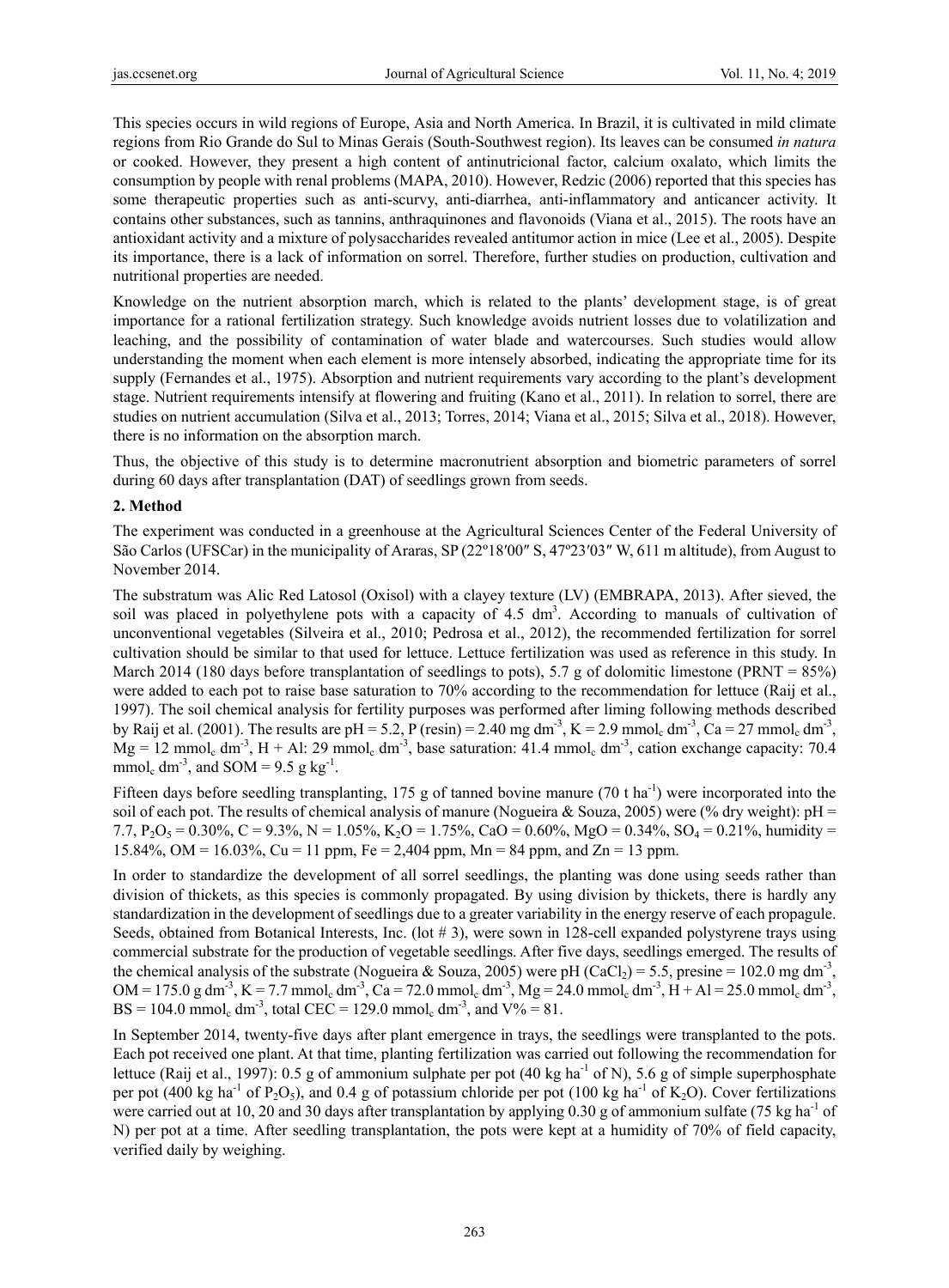The experimental design was completely randomized with eight treatments and four replicates. Each plot contained three pots. The treatments consisted of plant collection times performed at 15, 20, 25, 30, 35, 40, 50 and 60 days after transplantation (DAT). The final collection was performed 60 days after transplantation, totaling 90 days between sowing and the last collection. This criterion was used because this plant seldom blooms in Brazilian climatic conditions (Silveira et al., 2010) and also because leaves show a greater palatability when they reach a length between 10 and 20 cm, probably because they are not very fibrous (Pedrosa et al., 2012). In commercial crops, this plant is grown in thickets (perennials), but commercialized leaves are the youngest, with a size between 10 and 20 cm.

At the time of collections, the whole plants were harvested, and later sectioned at the time of collection. The length of the four largest leaves of each plant was determined. Thus, the average for each plot was obtained. A ruler was used to measure the distance from the base to the apex. The area of the four largest leaves of each plant was also determined using a LICOR leaf area integrator (model LI-3000C). The results were presented as relative leaf area (total leaf area/number of leaves evaluated).

Afterwards, the plants were washed in deionized water and weighed to determine fresh matter. Then, they were placed in a forced air circulation oven at 65°C until reaching a constant mass. The fresh and dry matter values were determined in a semi-analytical balance with an accuracy of  $0.01$  g. The accumulation of shoot fresh and dry matter was determined considering petiole  $+$  leaf in each collection time. The results were expressed in g plant<sup>-1</sup>. After drying, the plants were processed using a Willey mill. The ground samples were analyzed to determine macronutrient contents (N, P, K, Ca, Mg and S) according to the method proposed by Nogueira and Souza (2005).

The results were submitted to analysis of variance and regression analysis using the SISVAR software for Windows (Ferreira, 2011). Significant equations were fitted to 1% and 5% probability, according to the T test, following the highest  $R^2$  coefficients.

#### **3. Results and Discussi on**

The analyses of variance indicated that collection times (treatments) significantly influenced the biometric parameters and the absorption of macronutrients by sorrel, except for Ca and S.

Normally, vegetables' dry matter and nutrient accumulation curves are fitted by polynomial models, which indicate a first phase of slow nutrient absorption followed by an intense absorption. At this phase, the maximum absorption point is identified. Later, absorption decreases. The biometric parameters (dry matter, fresh matter and leaf area) presented a cubic polynomial fitting in relation to harvesting times. The coefficients were higher than 0.98 and significant at 1% according to the T test (Figure 1). The highest accumulation of biomass occurred at 53 days after transplanting (DAT). On this day, there was the maximum production of fresh matter (Figure 1) and dry matter (Figure 2): 69.96 and 4.85 g plant<sup>-1</sup>, respectively.



Figure 1. Accumulation of fresh matter by sorrel in function of days after transplantation. Araras, SP, Brazil, 2014.  $MP =$  maximum point of nutrient absorption

In the literature used as a reference (Pedrosa et al., 2012), the harvest of sorrel is carried out based on leaf size, which should be between 10 and 20 cm in length. According to the authors, leaves have a better palatability with that length, probably because they are less fibrous. Based on measurements of leaves of plants collected (Figure 3),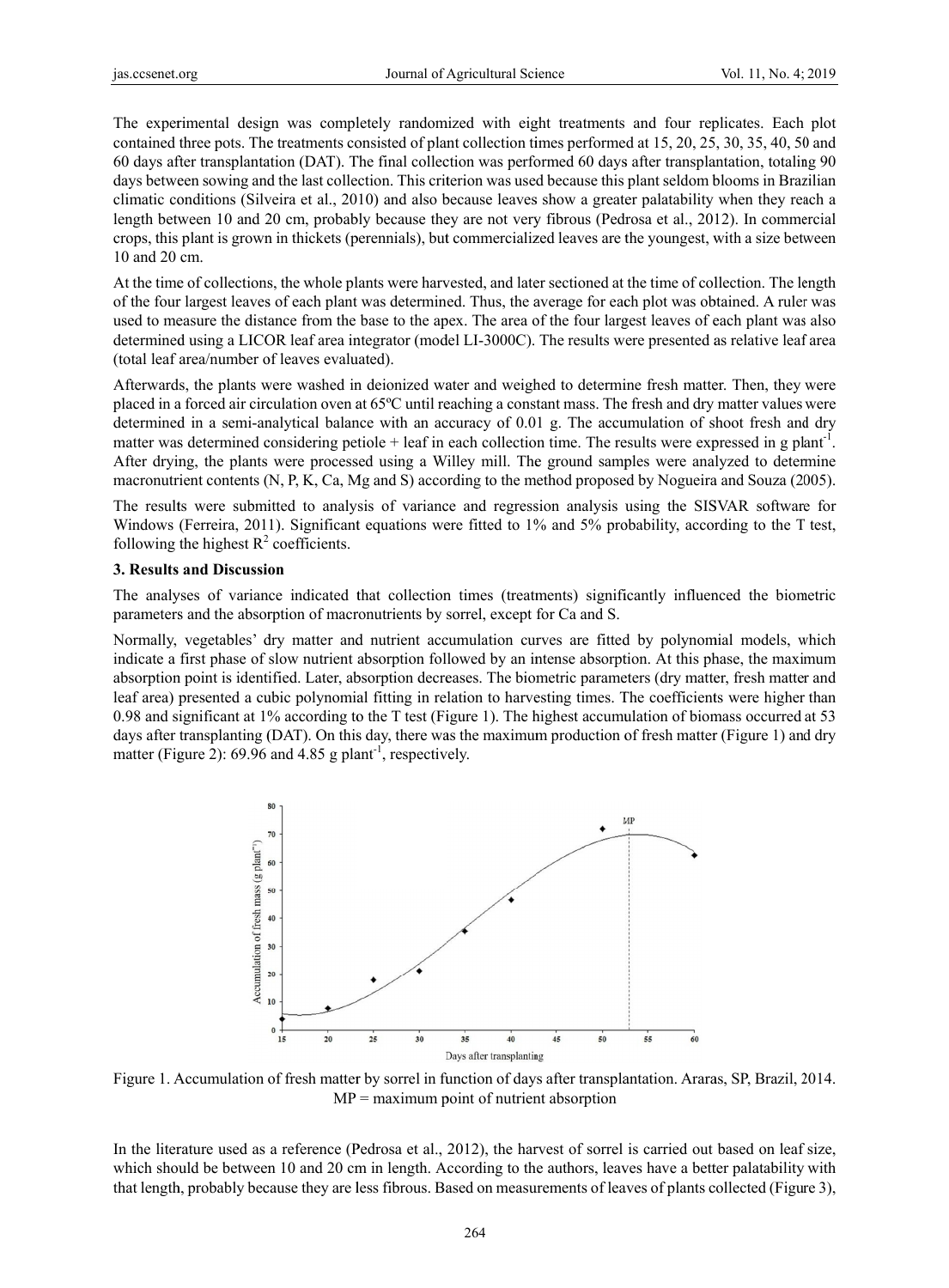the estimated range for the commercial harvest of sorrel seedlings from seeds would be between 20 and 35 DAT, when leaves had on average 10.2-20.13 cm in length, respectively. The plants should be between 45 and 60 days (accounting for the seedling production time from seeds and the time elapsed after transplantation).



Figure 2. Accumulation of dry matter by sorrel in function of days after transplantation. Araras, SP, Brazil, 2014.  $MP =$  maximum point of nutrient absorption



Figure 3. Leaf blade length of sorrel in function of days after transplantation. Araras, SP, Brazil, 2014

Therefore, in the estimated harvest interval, the shoot fresh matter ranged, on average, from 6.58 g plant<sup>-1</sup> (20 DAT) to 36.65 g plant<sup>-1</sup> (35 DAT) (Figure 1). The dry matter ranged, on average, from 0.22 g plant<sup>-1</sup> (20 DAT) to 2.39 g plant<sup>-1</sup> (35 DAT) (Figure 2). Between the estimated harvest interval and the maximum biomass accumulation of sorrel (53 DAT), fresh and dry matter increased significantly, that is, plants had the greatest increase in biomass after the period recommended for the commercial harvest of this species.

Proportionally to dry matter production, the relative leaf area of sorrel plants also increased, reaching the highest average at 55 DAT: 145.6 cm<sup>2</sup> (Figure 4). By studying chicory cultivars, Novo et al. (2003) also verified that leaf area increased over time. According to Purquerioet al. (2007), the increase in leaf area or in photosynthetic canopy promotes a better use of solar energy for the generation of photoassimilates and, consequently, for the generation of dry matter.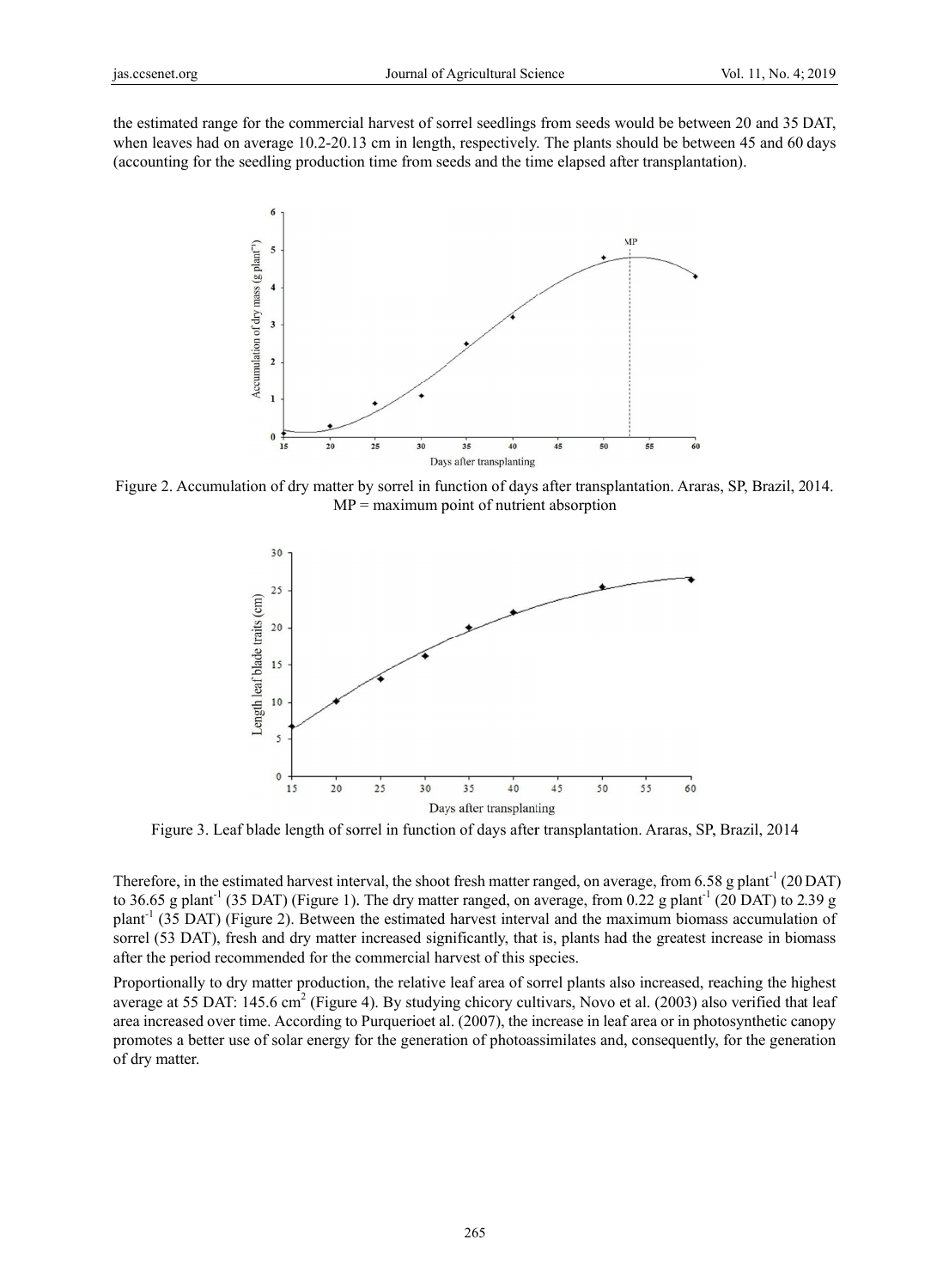

Figure 4. Relative leaf area of sorrel in function of days after transplantation. Araras, SP, Brazil, 2014. MP = maximum point of nutrient absorption

Since the initial stages of sorrel development, K was the most absorbed nutrient, with a mean content of 32.98 g  $kg<sup>-1</sup>$  as early as 15 DAT (Figure 5). From 15 to 60 DAT, sorrel plants absorbed quantities of K between 30 and 60 g  $\text{kg}^{-1}$ , with the maximum absorption (58.22 g kg<sup>-1</sup>) at 46 DAT. In the estimated range for sorrel commercial harvest (20 to 35 DAT), the K content observed was 31.74 and 48.74 g kg<sup>-1</sup>, respectively.



Figure 5. K content in the dry matter of sorrel in function of days after transplantation. Araras, SP, Brazil, 2014. MP  $=$  maximum point of nutrient absorption

The maximum K content found in this work is within the ideal range of leaf K content for lettuce, which is 50-80 g  $\text{kg}^{-1}$  (Raijet al., 1997). Silva et al. (2013) and Torres (2014) also observed that K was the most absorbed nutrient by sorrel, reaching  $40.2$  g kg<sup>-1</sup> (at the end of 90 days, Silva et al.) and  $46.21$  kg ha<sup>-1</sup> (at the end of 57 days, Torres). It is important to note that both Silva et al. (2013) and Torres (2014) cultivated plants from thickets and transplanted the seedlings to beds, which may justify some of the discrepancies between the results presented by this study.

K was also the macronutrient found at the highest concentration in the dry matter of other leafy vegetables, such as lettuce and coriander (Grangeiro et al., 2006; Kano et al., 2011). According to Ernani et al. (2007), the K content in leaves is a consequence of the availability of the nutrient in the soil, of absorption conditions by roots and of its translocation to shoots. This element is not part of any abiotic organic fraction of the soil and does not integrate any stable organic compound. Its contents in the soil organic matter are extremely low.

N was the second most absorbed nutrient by sorrel plants at 60 DAT. The behavior was explained by cubic polynomial fitting  $(R^2 = 0.80)$  (Table 1).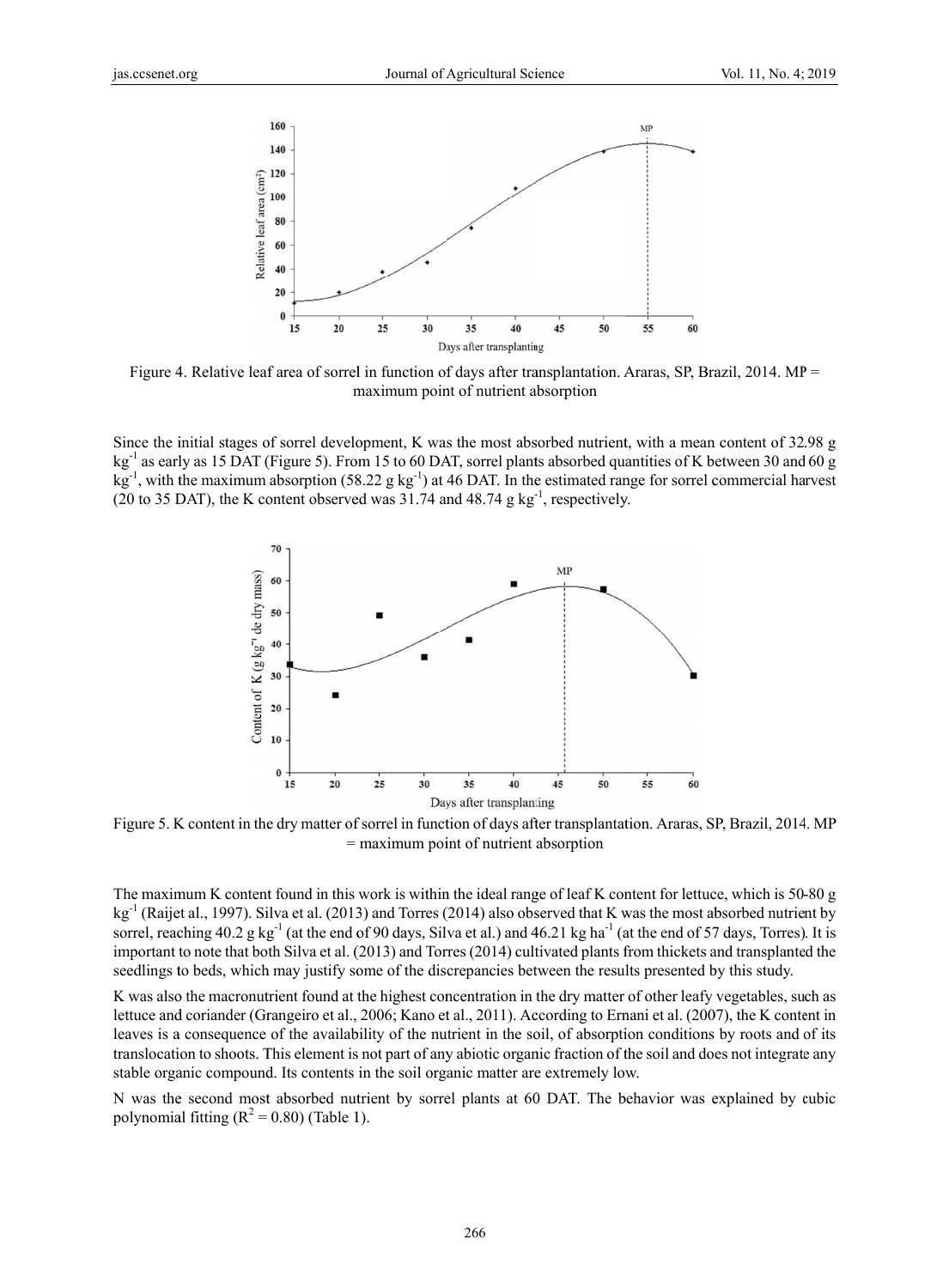| <b>Nutrients</b> | <b>Regression equations</b>                                      | $\mathbf{R}^2$ | <b>M.A.</b>                |
|------------------|------------------------------------------------------------------|----------------|----------------------------|
| N                | $Y = -111373492 + 10298596x - 0214136x^{2} + 0001370x^{3}$       | $R^2 = 0.80**$ | $45.94$ g kg <sup>-1</sup> |
| Þ                | $Y = 2.720982 - 0.058812x + 0.009212x^2 - 0.000143x^3$           | $R^2 = 0.64**$ | 5.95 g $kg^{-1}$           |
| K                | $Y = 84339801 - 6574492x + 0.248524x^2 - 0.002564x^3$            | $R^2 = 0.68*$  | 58.22 g $kg^{-1}$          |
| Mg               | $Y = -2373.966282 + 238.924921x - 6.216405x^{2} + 0.049851x^{3}$ | $R^2 = 0.85**$ | $7.09$ g kg <sup>-1</sup>  |

Table 1. Regression equations for nutrient absorption by sorrel. Araras, SP, Brazil, 2014

*Note.* M. A. = Maximum nutrient accumulation; \*\*significant according to Tukey test at  $1\%$  of probability; \*significant according to Tukey test at 5% of probability.

In the estimated range for commercial harvest (20-35 DAT), sorrel plants absorbed N amounts ranging from 19.9 to 45.5 g kg<sup>-1</sup>. The maximum N content in plant shoots was 45.94 g kg<sup>-1</sup> at 37 DAT (Figure 6), *i.e.*, close to the range estimated for commercial harvesting. This was probably due to the N uptake provided to plants by the cover fertilization performed at 30 DAT. The absorbed N contents remained constant until 40 DAT, decreasing to between 30 and 40 g  $kg^{-1}$  from 50 DAT.



Figure 6. N content in the dry matter of sorrel in function of days after transplantation. Araras, SP, Brail, 2014. MP  $=$  maximum point of nutrient absorption

Silva et al. (2013) found that the N content in leaves was  $26.2$  g kg<sup>-1</sup> after 90 days of sorrel cultivation. For lettuce, the maximum N content found in this work is within the ideal range of leaf N content, which is 30-50 g kg<sup>-1</sup> (Raijet al., 1997). According to Grangeiro et al. (2011), there is a direct relation between N absorption and the increase of dry matter throughout the lettuce crop cycle. Since sorrel is basically composed of leaves, it responds well to the nitrogen supply since this mineral is absorbed by roots and assimilated to meet the nitrogenous needs of the plant. There is a link between N absorption and dry matter increase on the crop cycle scale. Between 20 and 35 DAT, sorrel plants had the highest biomass yield, with a 5.6 times increase. Therefore, it is probable that the cover fertilization carried out between the 20 and 30 DAT favored the growth of sorrel, coinciding with the range proposed for commercial harvests.

The macronutrients P and Mg presented lower accumulation rates in shoots of sorrel plants. The contents of P and Mg in the plant tissue were below 15 g kg<sup>-1</sup> (Figures 7 and 8). After cubic polynomial fitting, with a  $R^2$  of 0.64 (Figure 7 and Table 1), it was possible to identify a maximum content of 5.95 g kg<sup>-1</sup> of P at 39 DAT. Among the estimated ranges for the commercial harvest (20-35 DAT), a variation in contents between 4.08 and 5.81 g kg<sup>-1</sup>, respectively, was recorded. Subsequently, there was a drastic reduction in P content, reaching 1.46 g kg<sup>-1</sup> (Figure 7), that is, below that observed by Silva et al. (2013) after 90 days of cultivation, when plants presented 5.1 g  $kg^{-1}$  of P in their leaves.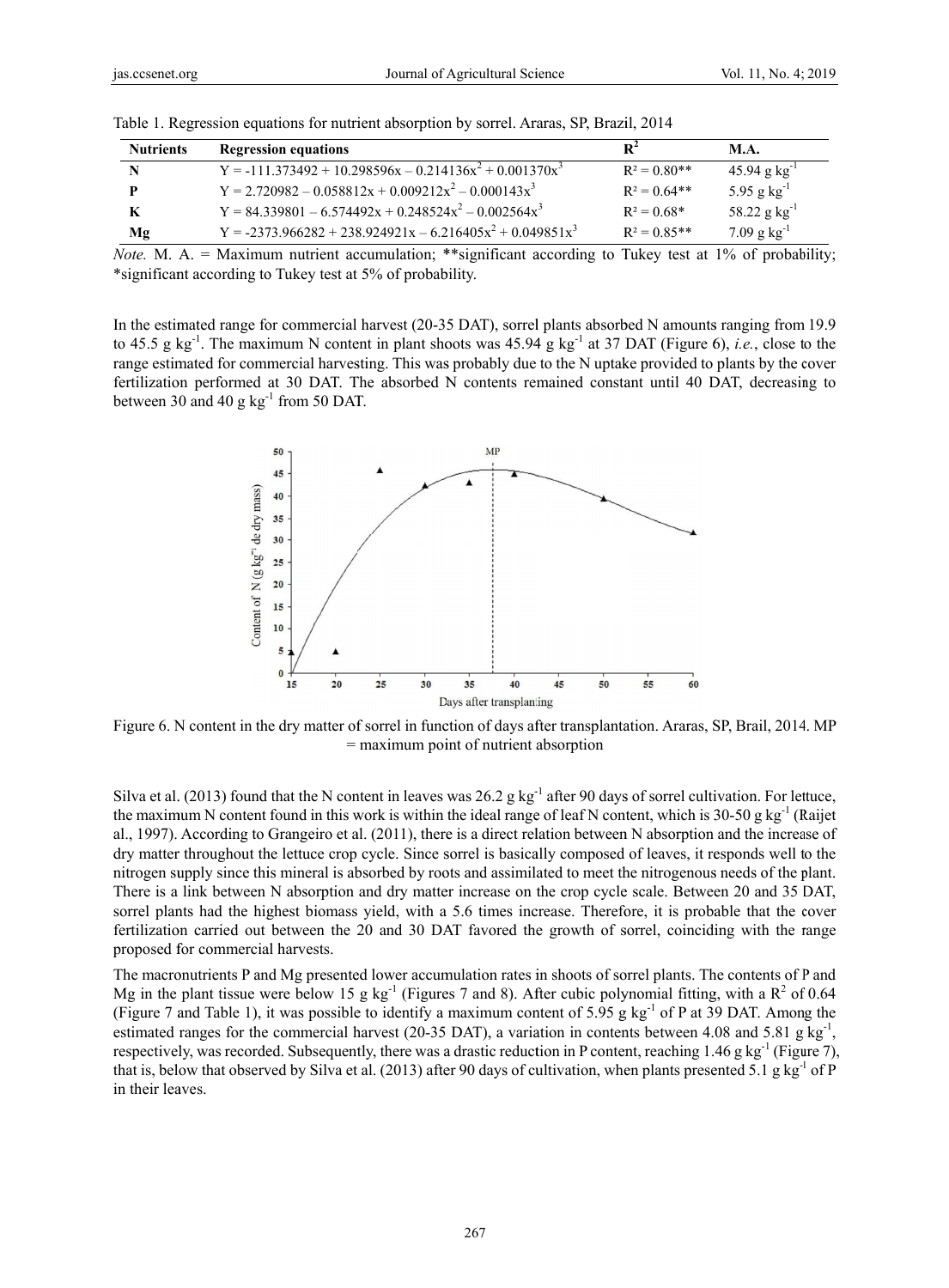

Figure 7. P content in the dry matter of sorrel in function of days after transplantation. Araras, SP, Brazil, 2014. MP = maximum point of nutrient absorption

The maximum P content in this study was higher than the range considered ideal for lettuce, which is  $4-7 \text{ g kg}^{-1}$ (Raijet al., 1997). It is noteworthy that the soil used in this work, LV, presents a high P adsorption potential. This element, initially adsorbed to the surface of aggregates, diffuses over time to the interior. This process is responsible for reducing the availability of P in a recently fertilized soil (Novais et al., 2007).

Regarding Mg, plants accumulated the maximum content at 50 DAT, with a value of 7.09 g  $kg^{-1}$  (Figure 8). Between the estimated ranges for the commercial harvest (20-35 DAT), a variation in contents between 3.39 g kg<sup>-1</sup> (20 DAT) and 5.51 g  $kg^{-1}$  (35 DAT) was recorded. Mg contents increased up to 50 DAT, and from 60 DAT they decreased, reaching a value of 5.9 g  $kg^{-1}$ . This value is close to that found by Silva et al. (2013) at the end of 90 days of sorrel cultivation  $(5.5 \text{ g kg}^{-1})$ . The maximum Mg content found in this work is above the ideal range for lettuce, which is  $4-6$  g kg<sup>-1</sup> (Raijet al., 1997).



Figure 8. Mg content in the dry matter of sorrel in function of days after transplantation. Araras, SP, Brazil, 2014.  $MP =$  maximum point of nutrient absorption

There was no significant difference in Ca and S contents among collection times, that is, the absorption and accumulation of these nutrients by sorrel did not vary throughout the evaluation time. The mean Ca and S contents in sorrel shoots were 10.1 and 3.9 g kg<sup>-1</sup>. Such values were higher than the contents of 6.1 g kg<sup>-1</sup> of Ca and 2.0 g kg<sup>-1</sup> of S reported by Silva et al. (2013) at the end of 90 days of sorrel cultivation. The Ca presented contents below the ideal leaf content range for lettuce, which is  $15{\text -}25$  g kg<sup>-1</sup> (Raijet al., 1997). The S, however, had an accumulation value higher than the ideal range, which is 1.5-2.5 g  $kg<sup>-1</sup>$  (Raijet al., 1997). The absorption of Ca (divalent cation) is influenced by the presence of the antagonistic ions  $K^+$  and  $NH_4^+$ . These ions reduce Ca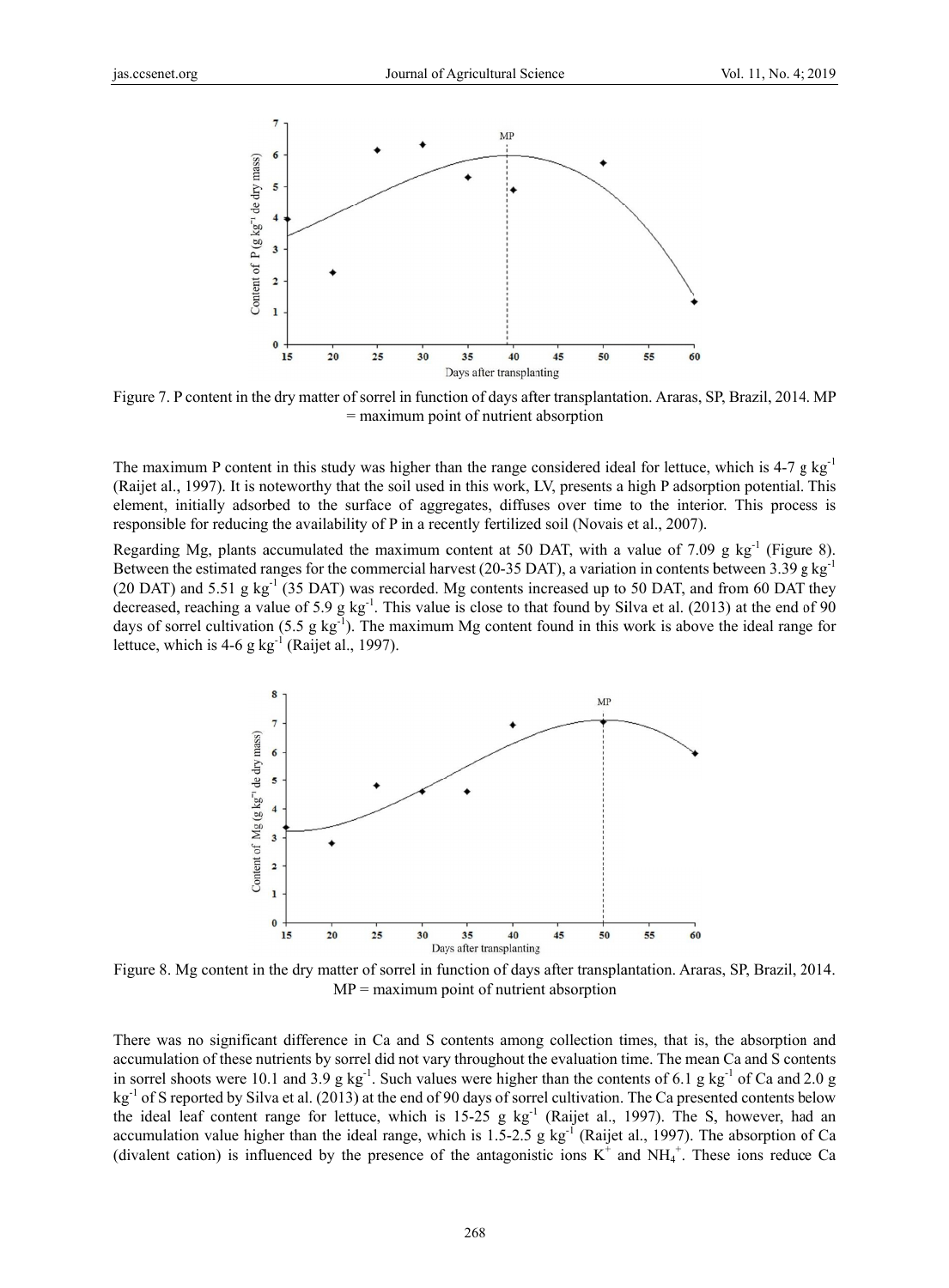absorption (Marenco & Lopes, 2009). It may explain the small variation in the absorption of Ca by sorrel plants over time.

The maximum levels of macronutrients accumulated in sorrel shoots, in descending order and in g  $kg^{-1}$ , were 58.22 (K) > 45.94 (N) > 10.1 (Ca) > 7.09 (Mg) > 5.95 (P) > 3.9 (S). The result is similar to that obtained by Silva et al. (2013) and Torres (2014) in their studies on sorrel. However, these results differed from the decreasing order of macronutrients accumulated in different lettuce cultivars obtained by Granjeiro et al. (2006), which was  $K > N > P > Mg > Ca$ .

The use of nutrient content curves as a parameter for fertilization recommendation is a good indication of the nutrient needs at each stage of plant development. The amounts absorbed were optimal to achieve a certain productivity, thus helping to establish a fertilization for the crop and mainly facilitating the fractionation of fertilization. However, they should not be used in isolation since other factors are involved and should be taken into account, such as soil type, climatic conditions, crop management and fertilizers (Grangeiro et al., 2006).

Concentrating a fertilizer that provides macronutrients at the beginning of transplantation of sorrel plants whose seedlings were obtained from seeds seems to be an efficient way to promote the best use of nutrients for plant development, especially before the estimated commercial harvest interval (between 20 and 35 DAT). A good strategy would be to increase the amount of N in planting fertilization and to perform only one cover fertilization at 15 DAT. The maximum biomass accumulation point did not occur within the estimated harvest interval. These results probably do not apply to seedlings obtained from seeds. Further studies on this topic are needed. According to Torres (2014), it is important to consider the amount of nutrients exported by the crop since it represents a constant and increasing loss of system elements because sorrel is a plant that re-sprouts and allows successive cuts.

## **4. Conclusion**

Biomass and relative leaf area of sorrel plants increased over the days after transplanting and, more markedly, within the estimated commercial harvest time (20-35 DAT), when the leaves would have 10.2 and 20.13 cm in length, respectively.

The maximum absorption of N, P, K and Mg occurred after the estimated commercial harvest interval. The Mg absorption peaked near the maximum biomass accumulation point.

# **Acknowledgements**

The authors thank the 'Conselho Nacional de Desenvolvimento Científico e Tecnológico' (CNPq) for granting a scholarship to the first author.

## **References**

- EMBRAPA (Empresa Brasileira de Pesquisa Agropecuária). (2013). *Sistema brasileiro de classificação de solos* (3rd ed., p. 353) Brasília: EMBRAPA.
- Ernani, P. R., Almeida, J. A., & Santos, F. C. (2007). Potássio. In R. F. Novais, V. V. H. Alvarez, N. F. Barros, R. L. F. Fontes, R. B. Cantarutti, & J. C. L. Neves (Eds.), *Fertilidade do Solo* (pp. 551-594). Viçosa, MG: Sociedade Brasileira de Ciência do Solo.
- Fernandes, P. D., Oliveira, G. D., & Haag, H. P. (1975). Mineral nutrition of ornamental plants. VIII-absorption and deficiency of nutrients by *Chrysanthemum morifolium* L., cv. 'Suzuki'. *Anais da Escola Superior de Agricultura Luiz de Queiroz, 32*, 471-492. https://doi.org/10.1590/S0071-12761975000100040
- Ferreira, D. F. (2011). Sisvar: A computer statistical analysis system. *Ciência e Agrotecnologia, 35*(6), 1039-1042. https://doi.org/10.1590/S1413-70542011000600001
- Gaweda, M. (2008). Heavy metal content in common sorrel plants (*Rumex acetosa* L.) obtained from natural sites in Malopolska province. *Polish Journal of Environmental Studies, 18*(2), 213-218.
- Grangeiro, L. C., Costa, K. R., Medeiros, M. A., Salviano, A. M., Negreiros, M. Z., Bezerra Neto, F., & Oliveira, S. L. (2006). Accumulation of nutrients by three lettuce cultivars grown under Semi-arid conditions. *Horticultura Brasileira, 24*, 190-194. https://doi.org/10.1590/S0102-05362006000200013
- Grangeiro, L. C., Oliveira, F. C. L., Negreiros, M. Z., Marrocos, Lucena, R. R. N., & Oliveira, R. A. (2011). Nutrients growth and accumulation in coriander and rocket. *Revista Brasileira de Ciências Agrárias, 6*(1),
- Kano, C., Cardoso, A. I. I., Villas Bôas, & R. L. (2011). Nutrients uptake by lettuce plants for seed production. *Horticultura Brasileira, 29*, 70-77. https://doi.org/10.1590/S0102-05362011000100012